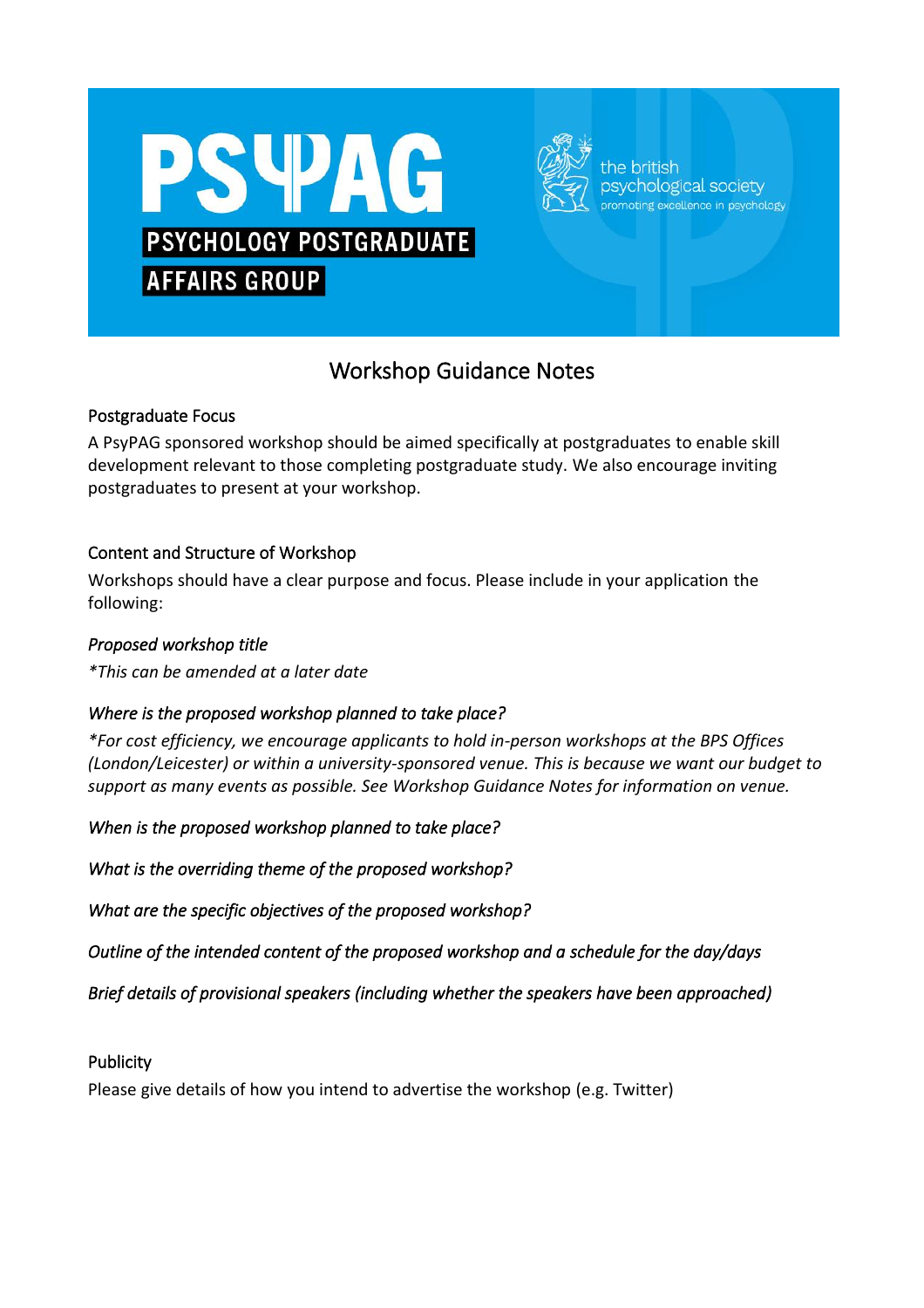## Registration

## *How many delegates do you expect to attend?*

## *How will delegates register for your workshop?*

*\*Think about how you will keep track of who is coming. Make sure that the system you use is UK-GDPR compliant (i.e. a system approved by your University).*

## Funding Partners

An applicant can apply for *up to £750 per event*. On your application, please indicate the amount PsyPAG is being asked to fund and where else funding is being sought. We strongly encourage applicants to ask for joint funding from another source (e.g. your university, a division/section of the BPS, or an employer). This is because we want our budget to support as many events as possible.

## Budget guidelines

The Workshop Budgeting Form is to be used as a guide only. Please read the guidelines below for what could be included but note that each event is unique and will have additional items. Remember to include all your costs and any expected income. This is key to your proposal. An incomplete budget submission will cause your application to be rejected so please ensure you have thought through all the potential costs prior to submission. *Please note that we are not able to cover costs that do not appear within the proposal once an application has been approved*.

- Include VAT where applicable. BPS cannot claim VAT nor is it exempt, so please ensure all figures that attract tax are VAT inclusive.
- Include a unit price as well as a total cost per item.

## *When developing your budget, the following should be borne in mind:*

- How many delegates do you expect to attend?
- Registration must be free
- Are you providing catering?
- Are speakers being paid expenses, and to what limit? Often, speakers will volunteer their time, especially for postgraduate events. However, you may like to offer a token 'thank you' (e.g. voucher or gift). On the occasions where speaker fees are payable, *please note that the BPS is only able to pay speaker fees to those who are able to provide an invoice. We also only pay for travel expenses and accommodation expenses as needed, we are not able to reimburse subsistence costs (N.B. see BPS Expense Claim Form for travel expense guidelines).* You will need speakers to complete a BPS Expense Claim Form and include receipts. It is your responsibility to collate these Expense Claim Forms if you have more than one speaker and submit them to the BPS. You must also as far as possible ensure these are accurate and correct.
- Room costs? IT expenditure? Unless exceptional circumstances make it impossible to do so, events should be held within university premises or BPS Offices (London/Leicester). BPS Office bookings include free tea/coffee, resources such as laptop, projector, flip chart etc. if required. Other catering will be chargeable.
- Are you giving people anything to take away with them (e.g. handouts), and how are these funded?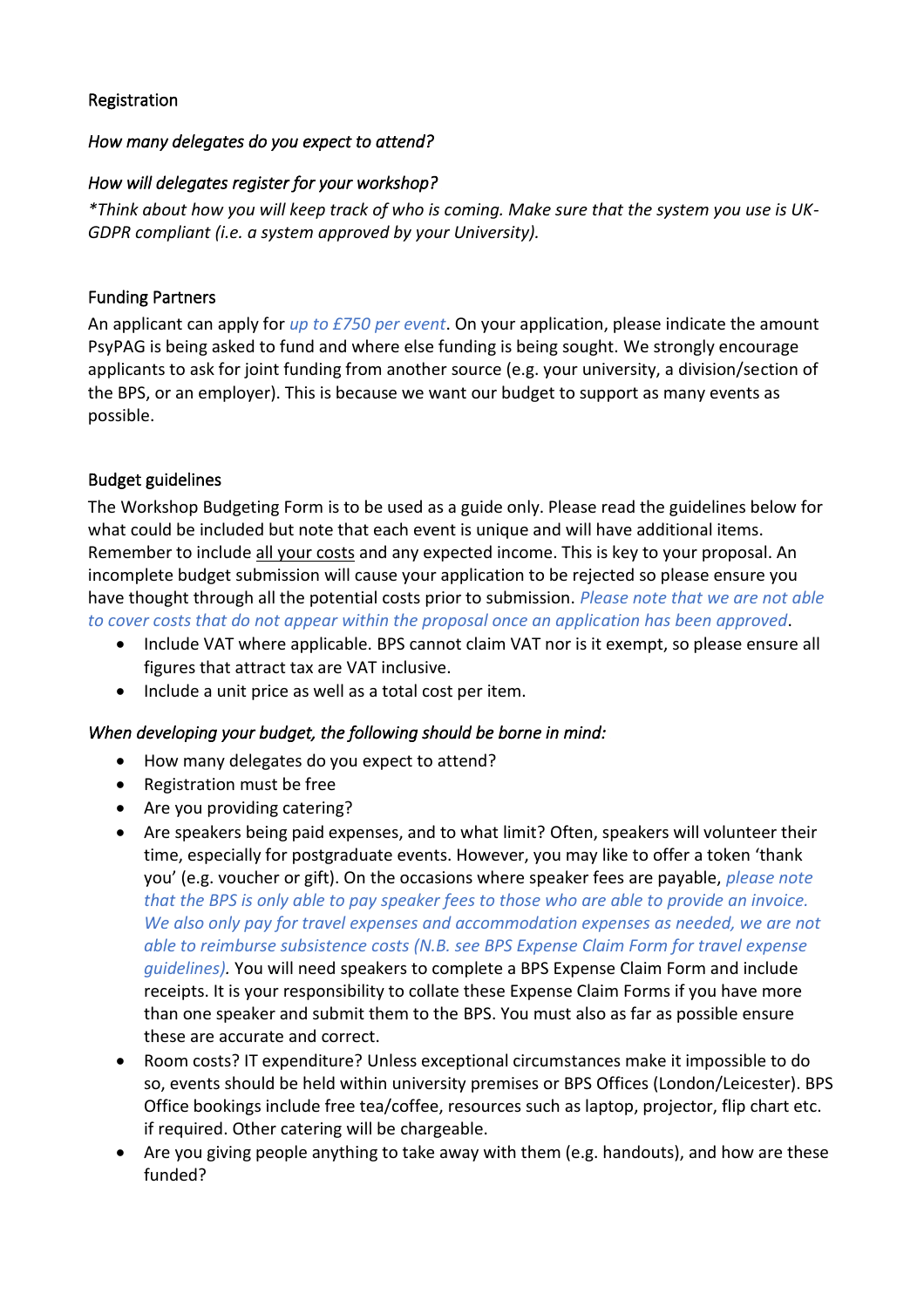- Is there any other assistance expected (e.g. from your university department, BPS Division or Section)?
- Are there any other costs to be included?
- Is there any other info you can give us that would be useful?

## Accessibility and Inclusivity

In your application, please make sure that you describe how you will ensure that your workshop is as accessible and inclusive as possible. PsyPAG is committed to an accessibility, equality, diversity and inclusion.

While there is no 'one size fits all' across workshops, consider the following questions in order to make sure your workshop is as accessible and inclusive as possible:

- Do attendees have the option to attend virtually/access a recording of the session?
- Will any slides or materials be provided to people to view before/after the event?
- Are all the fonts used consistent and clear?
- Does the building/room have accessible entry and toilets nearby?
- How will you encourage and facilitate attendance for minority/under-represented groups?
- Is any potentially triggering content signposted?
- Are there adequate breaks in the session for hydration, stretching, medications and toilet use?
- Is there enough space in the room for wheelchair access at tables?
- Is there a suitable sound configuration?
- Do any videos used have closed captions/subtitles, and/or audio description?
- Will there be guidelines on conduct throughout the session (e.g. safe space agreement, protocols for challenging discriminatory language etc.)?
- How will people travel to the venue (e.g. is there parking, adequate public transport links etc.)?

While it is not always easy to meet all of this criterium, every effort should be made where possible to include marginalised people in the workshop. With regards to disability specifically, other disabilities are invisible, and providing accessibility at the start can be easier all-round (see notes on COVID-19 and Social Distancing below). While it isn't possible to cater to everyone, as there is no 'one-size fits all', it is important to do what you can. You should ask attendees/interested attendees about their accessibility requirements prior to the event. Everyone is welcome in PsyPAG and this extends to our workshops and other activities.

## COVID-19 and Social Distancing

Workshops should follow UK Government and BPS guidelines regarding COVID-19 health and safety measures. Although there are currently no restrictions in the UK, please be aware that individuals may still be vulnerable and will base their decision on whether to attend in person on the advertised health and safety precautions, so please make it clear whether and which COVID-19 health and safety measures will be in place for your workshop. This can include, but is not restricted to:

• Ensuring adequate ventilation